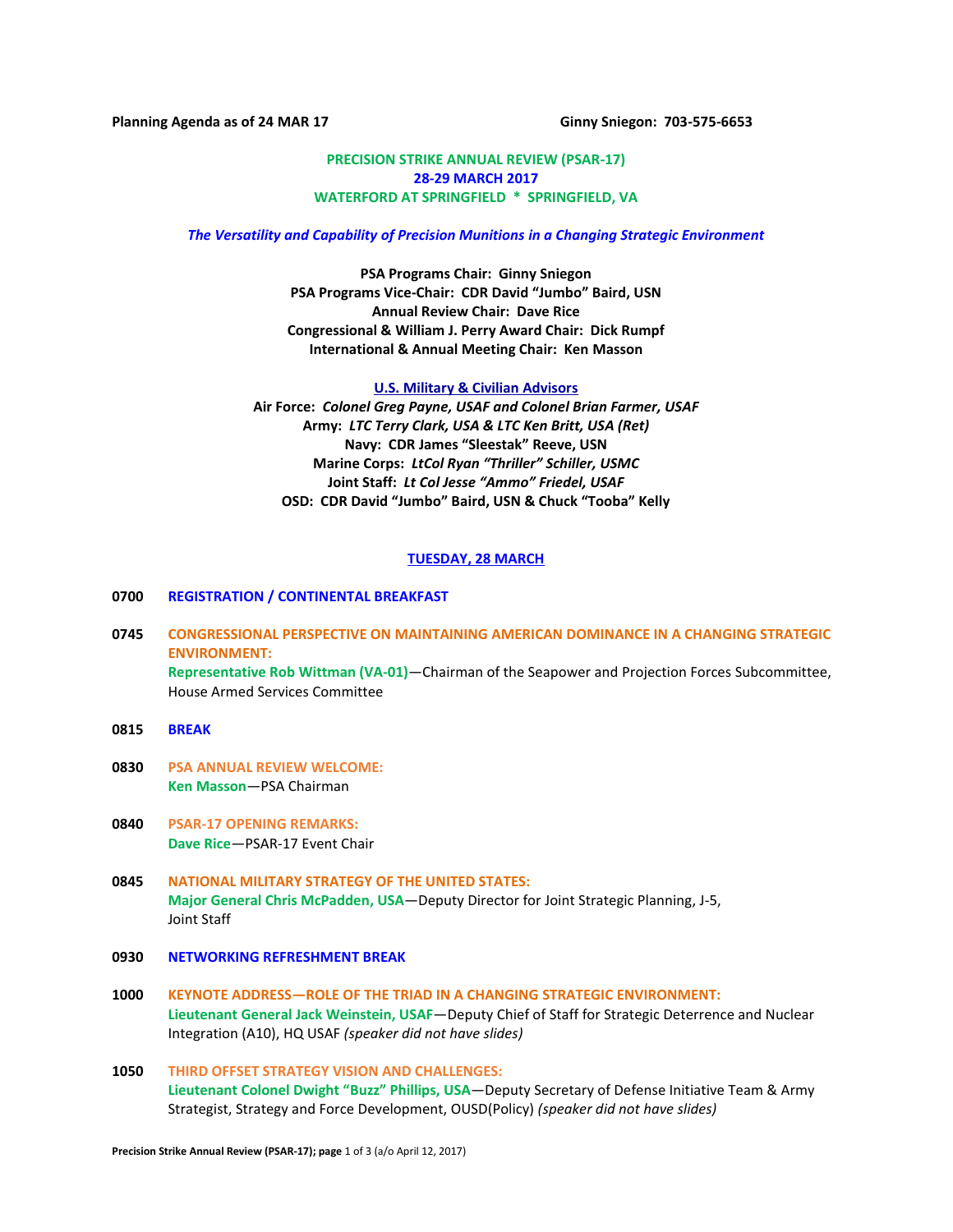### **TUESDAY, 28 MARCH (continued)**

- **1120 AN INDUSTRY PERSPECTIVE: Mike Herson**—President, American Defense
- **1150 BREAK**

# **1200 LUNCHEON & WILLIAM J. PERRY AWARD CEREMONY**

- **Luncheon**  von Sternberg Ballroom
- **PSA Chairman's Remarks: Ken Masson**
- **Special Remarks: Dr. Paul Kaminski**
- **Special Remarks:****Dr. Bill Perry** (Video)
- **Presentation of 21st William J. Perry Award**
- **Award Recipient's Remarks: Charles "Tooba" Kelly**

# **1330 DEFENSE LEADERSHIP PANEL—PRECISION ENGAGEMENT IN THE FUTURE FIGHT: Moderator: Major General H. Stacy Clardy III, USMC**—Deputy Director for Force Management, Application, and Support, J-8, Joint Staff

- *AIR* **FORCE***:* **Major General Peter Gersten, USAF**—Director of Strategic Plans, Office of DCS for Strategic Plans and Requirements, HQ USAF/A8X *(speaker did not release his slides)*
- **ARMY: Colonel (P) Steve Maranian, USA**—Commandant, U.S. Army Field Artillery School & Chief of Field Artillery
- **NAVY: Rear Admiral Roy "Trigger" Kelley, USN**—Director, Joint Strike Fighter Fleet Integration Office
- **MARINE CORPS: Colonel John "Buss" Barranco, USMC—**APW Assault Support and Weapons and Integration, HQMC Aviation
- **Q&A with Above Panelists**

## **1530 REFRESHMENT BREAK**

- **1545 INNOVATIONS FOR UNMANNED SYSTEMS AND STRIKE WEAPONS: Rear Admiral Mark Darrah, USN—**PEO for Unmanned Aviation & Strike Weapons
- **1630 EVENING RECEPTION WITH HEAVY HORS D'OEUVRES & INFORMAL ANNUAL MEETING**

## **WEDNESDAY, 29 MARCH**

## **0700 REGISTRATION / CONTINENTAL BREAKFAST**

- **0730 ENABLING SOF FIXED WING PRECISION STRIKE TODAY AND INTO THE FUTURE: Colonel Eric Forsyth, USAF**—PEO for Fixed Wing Programs, HQ United States Special Operations Command (USSOCOM)
- **0815 SPECIAL TACTICS IN A2AD ENVIRONMENTS: Captain Mike Smith, USAF**—Chief of Weapons & Tactics, 720th Special Tactics Group, Air Force Special Operations Command (AFSOC)
- **0845 DEFENSE MANUFACTURING & INDUSTRIAL BASE UNDER THE NEW ADMINISTRATION: Dr. Jerry McGinn (SES)**—Acting Deputy Assistant Secretary of Defense, Manufacturing and Industrial Base Policy, OUSD(AT&L)
- **0930 NETWORKING REFRESHMENT BREAK**